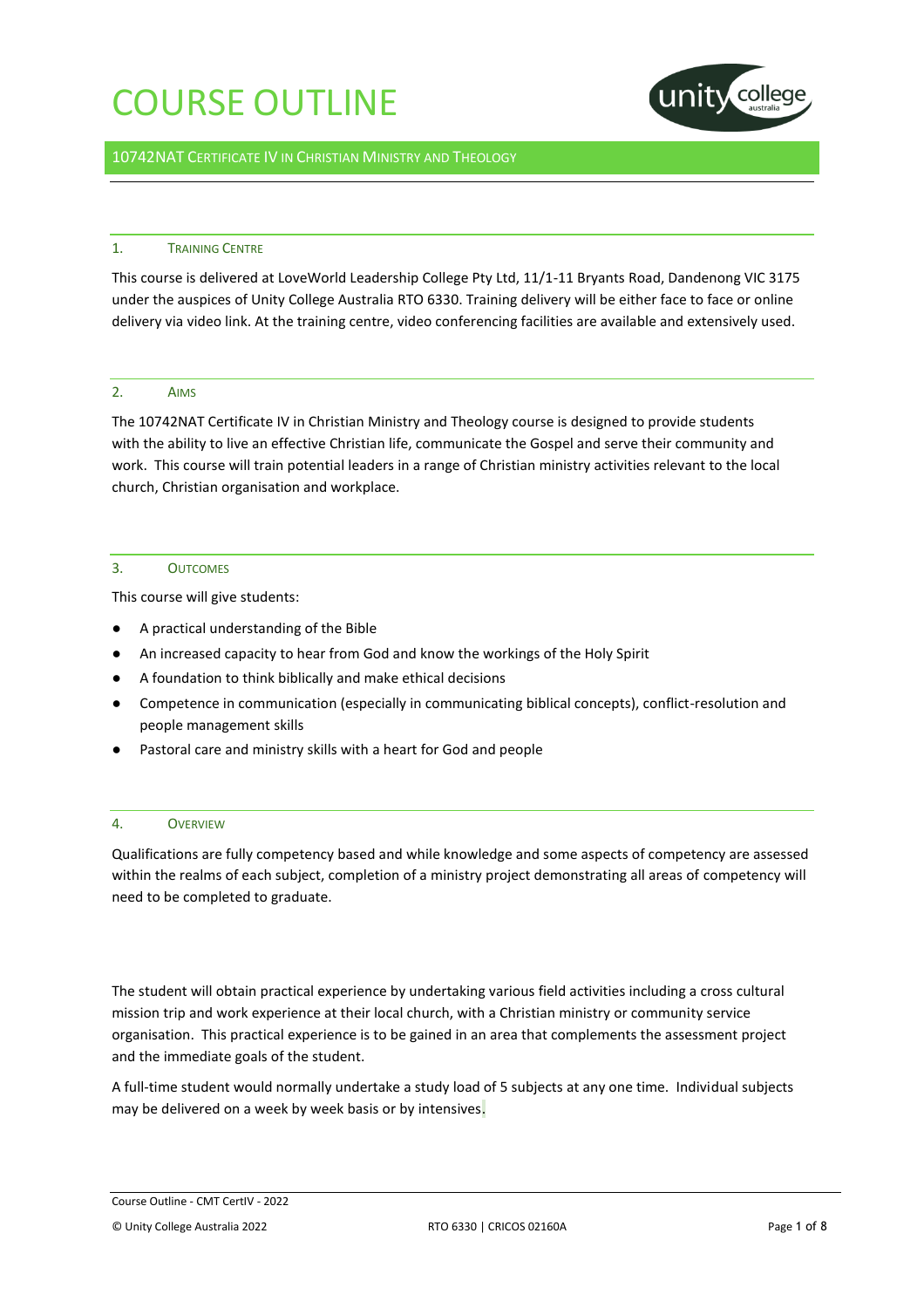

## 10742NAT CERTIFICATE IV IN CHRISTIAN MINISTRY AND THEOLOGY

### 5. DURATION

The Certificate IV course can be completed in one year if studied full-time. Part-time study options are available to domestic students.

## 6. COSTS 2021

### **APPLICATION FFF**

For students wishing to study at credit level there is a one off non-refundable enrolment application fee.

| Domestic students      | \$150 |
|------------------------|-------|
| International students | \$300 |

## ACADEMIC FEES

Fees for full-time students of the Certificate IV in Christian Ministry & Theology course are:

| Domestic Students      | \$6,000 |
|------------------------|---------|
| International Students | \$7.200 |

- Fees cover some costs associated with Australian field trip expenses including mission trips. The balance of field trip costs are covered through personal and college-organised fundraising activities as part of course training.
- Individual subject costs are available on enquiry (domestic students only).

*Note: Loveworld Leadership College Pty Ltd reserves the right to alter fees prior to the start of each academic year.*

#### GOVERNMENT ASSISTANCE

Government study assistance such as Austudy, Abstudy and Youth Allowance is available to eligible domestic students for this course. Visit www.studyassist.gov.au for more details.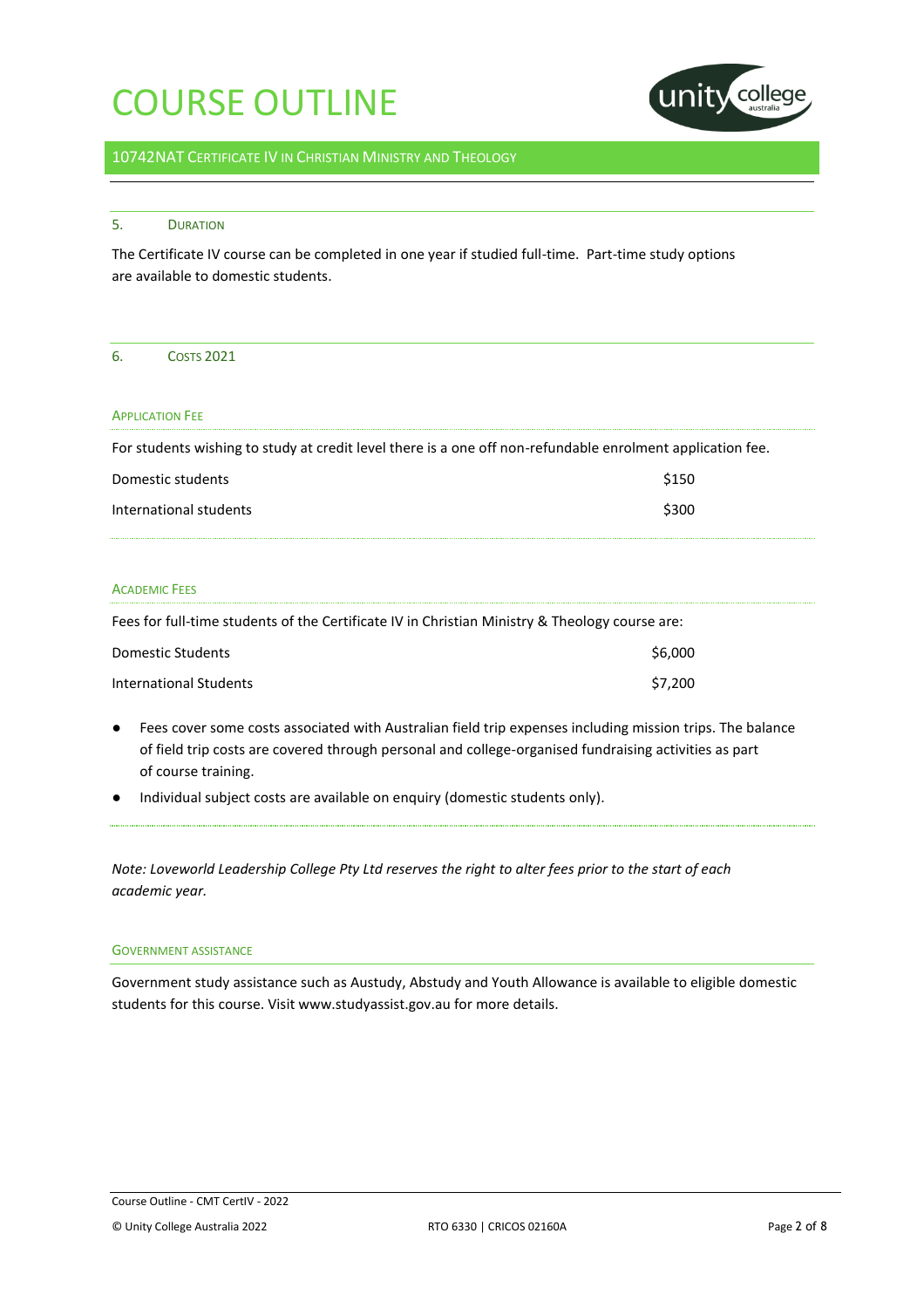

10742NAT CERTIFICATE IV IN CHRISTIAN MINISTRY AND THEOLOGY

## 7. ENTRY REQUIREMENTS

For entry into this course it is expected that the student is a committed Christian and actively involved in a local church or Christian community.

General requirements for entry are:

- A completed student application form & payment of the application fee
- Two references (i) from local church pastor or leader (if not already provided) and (ii) from another Christian leader unrelated to yourself
- A successful interview with the Principal or representative (where physically possible)
- Satisfactory completion of Year 12 is recommended but students without this formal educational level will be considered. Minimum entry age is 17 years (18 years for international students).
- Satisfactory English language skills. International students must have English language skills to at least the level of IELTS 6.0 or equivalent across each aspect of testing. If students do not have satisfactory English language skills they may be required to take additional English tutoring. Unity College Australia offers English language courses in Canberra to enable the student to reach the required entry level.
- Students should have basic computing skills including the ability to use a word processing package at an elementary level and be able to access the internet.

Students should in good conscience be able to subscribe to the college's statement of beliefs that are found in the tenets of mainstream Christianity (refer to the college website and/or handbook).

Students evidencing concerns in the area of Language, Literacy and Numeracy will be provided with assistance as appropriate.

## 8. TRAINING PROCESS

The course entails an average of 4-6 hours per week of class contact for each subject plus private study time. Overseas Students must attend a minimum of 20 hours/week.

Co-Curricular activities are integral to the Course and require extra hours of field related activities, such as a retreat each semester, local Christian community work, various projects with local churches, and short-term missions possibly of about 10 days. Fundraising projects for these Missions assists in achieving more than one competency for the course.

The college uses a wide variety of training methods appropriate to the course context.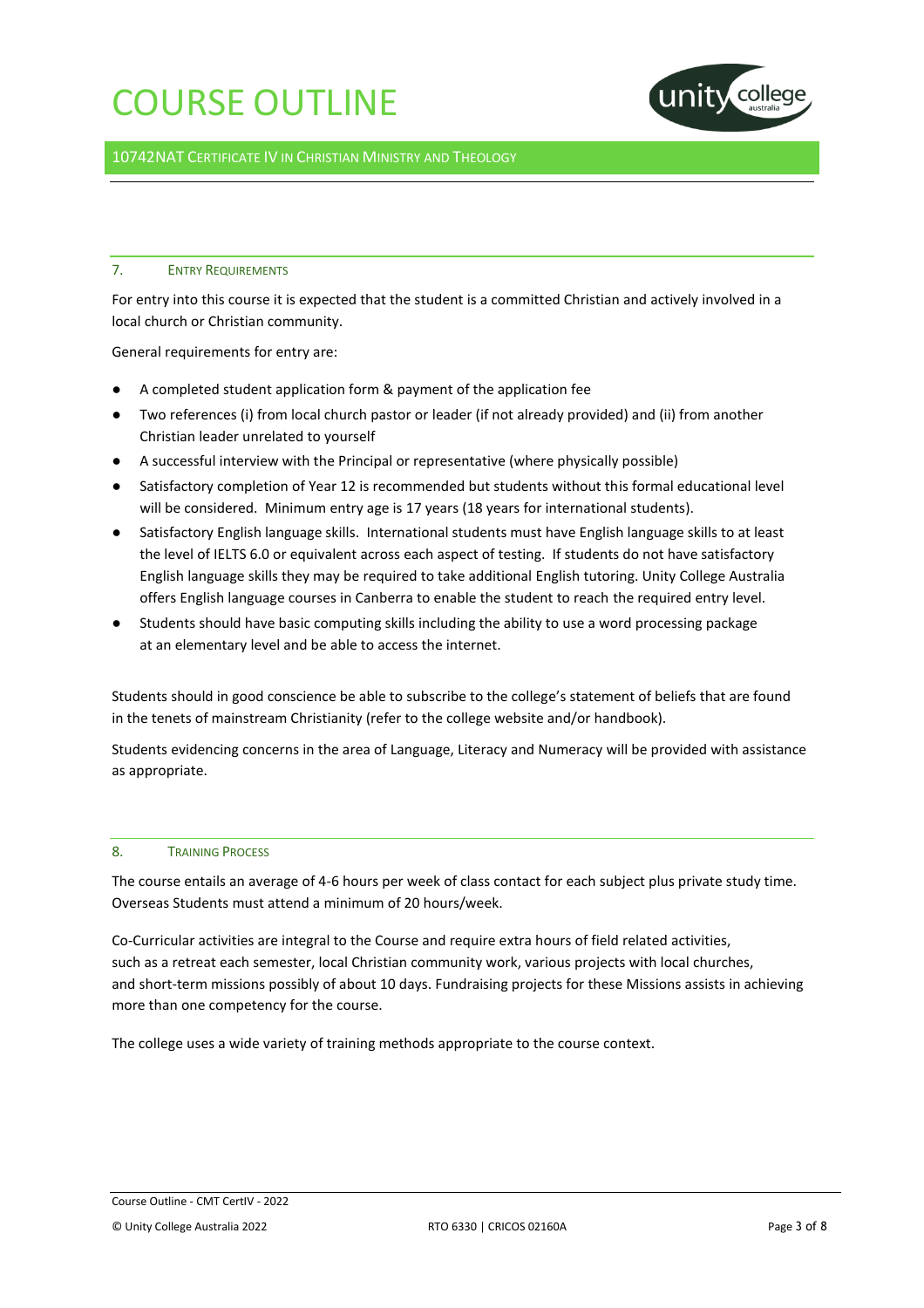

## 10742NAT CERTIFICATE IV IN CHRISTIAN MINISTRY AND THEOLOGY

The college adopts adult-learning principles, and all students are treated as adult learners. Therefore participants in this program are expected to take charge of their own learning process. It is expected that each selected participant will be committed to meeting the requirements of the course and will attend all relevant classes and activities including co-curricular activities, and complete all work required for assessment on time.

An orientation session is held for all students at course commencement. This covers both academic and environmental aspects.

It is expected that all program participants will have access to a computer. This is mandatory for successful course completion.

Delivery mode for this course may be modified temporarily due to unforeseen circumstances, such as to be compliant with current government legislation (for example the COVID-19 pandemic). Alternative delivery modes may need to be implemented such as online, virtual classroom and self-paced study.

### 9. COURSE COMPETENCIES

Australia has a system of national standardisation of training for many industry areas. This system is implemented through the use of training packages (groups of courses) and individual units of competency within a course. Students are able to get automatic recognition across all registered government and private training organisations for relevant studies undertaken at any one of them.



This course is an accredited course which is different to a national training package. Accredited courses are approved by and registered with the Australian government. This course is common to many Christian Colleges in Australia. As such relevant units would, in most cases, receive automatic recognition. The 6 core units of competency fall into this category. In addition, any individual units of competency included in the course from other training package courses will receive national recognition.

This course requires a total of 9 Units of Competency to be successfully completed: 6 Core Units plus 3 additional Units.

The following Christian Ministry Core competencies are achieved through successful completion of the 10742NAT Certificate IV in Christian Ministry and Theology:

| <b>National Code</b> | Competency                                                              |
|----------------------|-------------------------------------------------------------------------|
| CMTTHE401            | Interpret and discuss Christian Scripture and Theology                  |
| CMTTHE402            | Interpret theological data                                              |
| CMTTHE403            | Compare and present information on a theological theme or issue         |
| CMTTHE404            | Compare and apply new theological insights                              |
| CMTMIN401            | Explain the application of Christian ethics to contemporary life issues |
| CMTMIN402            | Communicate theological information                                     |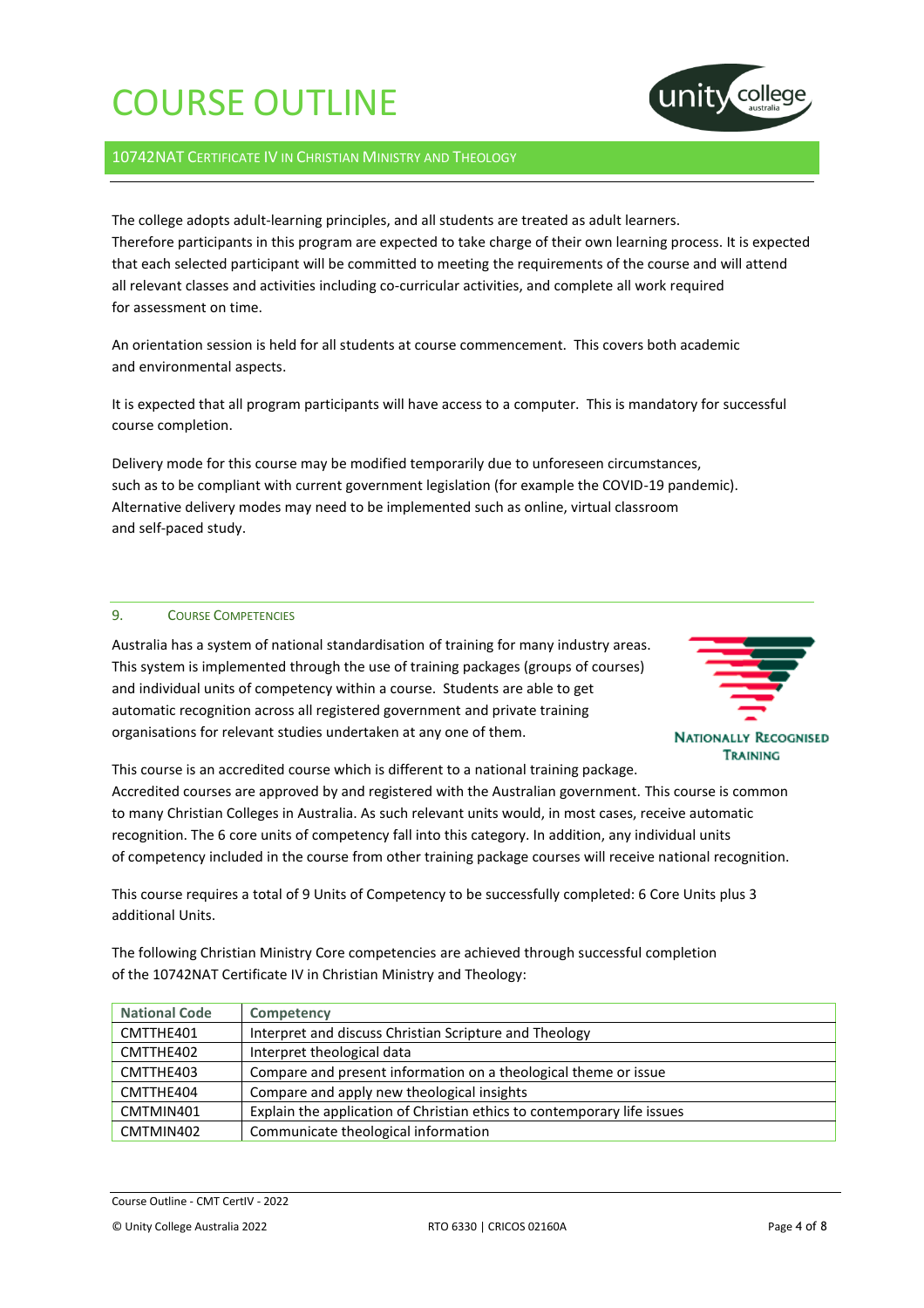

## 10742NAT CERTIFICATE IV IN CHRISTIAN MINISTRY AND THEOLOGY

The following additional nationally recognised competencies are achieved on successful completion of this course.

| <b>National Code</b> | Competency                               |
|----------------------|------------------------------------------|
| MSMSUP106            | Work in a team                           |
| BSBCMM411            | Make presentations                       |
| CHCCOM002            | Use communication to build relationships |

A student may apply for Recognition of Prior Learning (RPL) for any or all of the above competencies. To enquire please contact the National Office of Unity College Australia at info@unity.edu.au.

### 10. COURSE STRUCTURE

The above competencies for the 10742NAT Certificate IV in Christian Ministry and Theology course are achieved through the study of the following subjects. Full time students will study these at the rate of 5 per term.

| <b>Subject Code</b> | <b>Name</b>                         | <b>Subject length</b> | <b>Competency Code</b>                          |
|---------------------|-------------------------------------|-----------------------|-------------------------------------------------|
| <b>BOT101</b>       | Old Testament                       | Semester 1            | CMTTHE401(pt)                                   |
| <b>BNT101</b>       | New Testament                       | Semester 2            | CMTTHE402                                       |
| CSF103              | <b>Exploring Your Faith</b>         | Semester 1            | CMTMIN401(pt)                                   |
| CSF104              | Growing Your Faith                  | Semester 2            | CMTMIN402(pt)<br>CMTTHE401(pt)<br>BSBCMM411(pt) |
| <b>FEC103</b>       | Ministry Skills                     | Semester 1            | CMTMIN402(pt)                                   |
| FEC104              | <b>Activating Ministry Skills</b>   | Semester <sub>2</sub> | MSMSUP106<br>CHCCOM002<br>BSBCMM411(pt)         |
| WPP110              | Introduction to Praying Effectively | Semester 2            | CMTTHE403                                       |
| WPP106              | Introduction to Worship             | Semester 1            | CMTTHE404(pt)                                   |
| MIN106              | <b>Holy Spirit</b>                  | Semester 1            | CMTTHE404(pt)                                   |
| <b>CSF105</b>       | The New Creation                    | Semester 2            | CMTMIN401(pt)                                   |

The following is a breakdown of the subjects studied.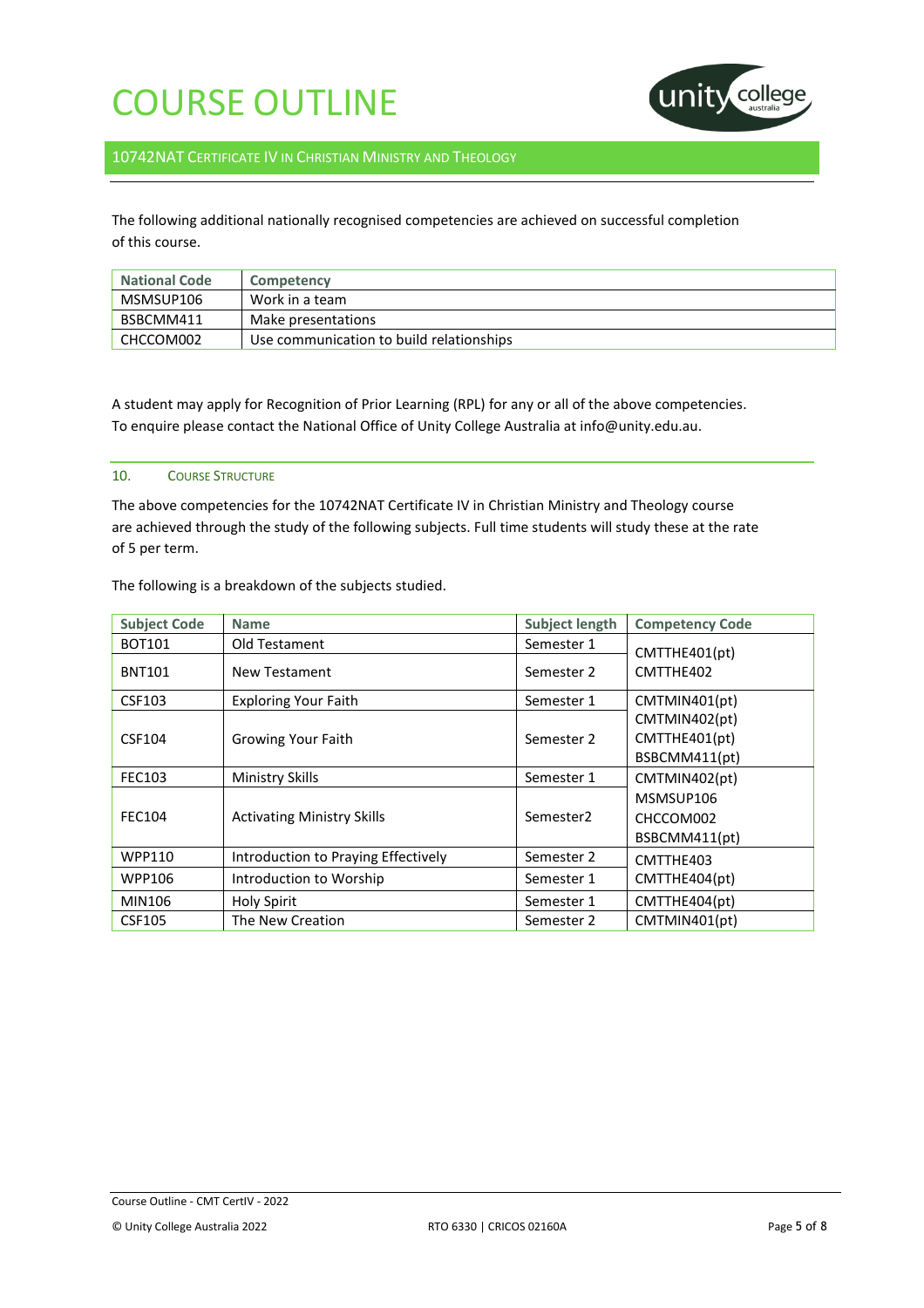

## 10742NAT CERTIFICATE IV IN CHRISTIAN MINISTRY AND THEOLOGY

## 11 **ASSESSMENT OVERVIEW**

Assessment in each subject involves one or more of the following:

- attendance and participation
- written assignments, exercises, tutorial/seminar presentations, tests as applicable
- practical field experience as applicable
- journal/process diary completion as applicable

Competency-based assessment criteria apply to grading. Final assessment for each subject/unit studied will be shown as:

- C Competent
- NYC Not Yet Competent

*Final Academic Transcripts/Statement of Results will show results only for subjects/units assessed as Competent.*

Students who successfully complete the following requirements will be recommended for graduation:

- Satisfactory completion of all relevant academic requirements
- Payment of all outstanding fees owing to the college
- Return of all college resources including library books
- Maintained a satisfactory level of Christian conduct during his/her time at college
- Completion of co-curricular requirements including student/community participation

## 12. PATHWAYS

This course lends itself to being preparatory training for a range of other courses at the Certificate IV and Diploma levels. Examples of pathways are as follows:

Christian Ministry:

- 10743NAT Diploma of Christian Ministry and Theology
- 10744NAT Advanced Diploma of Christian Ministry and Theology
- Bachelor of Theology
- 10745NAT Graduate Certificate of Christian Ministry and Theology
- 10746NAT Graduate Diploma of Christian Ministry and Theology

Community Services and Leadership:

- Certificate IV in Community Services (various streams)
- Diploma of Community Services (various streams)
- Advanced Diploma of Community Service (various stream)
- Diploma of Leadership and Management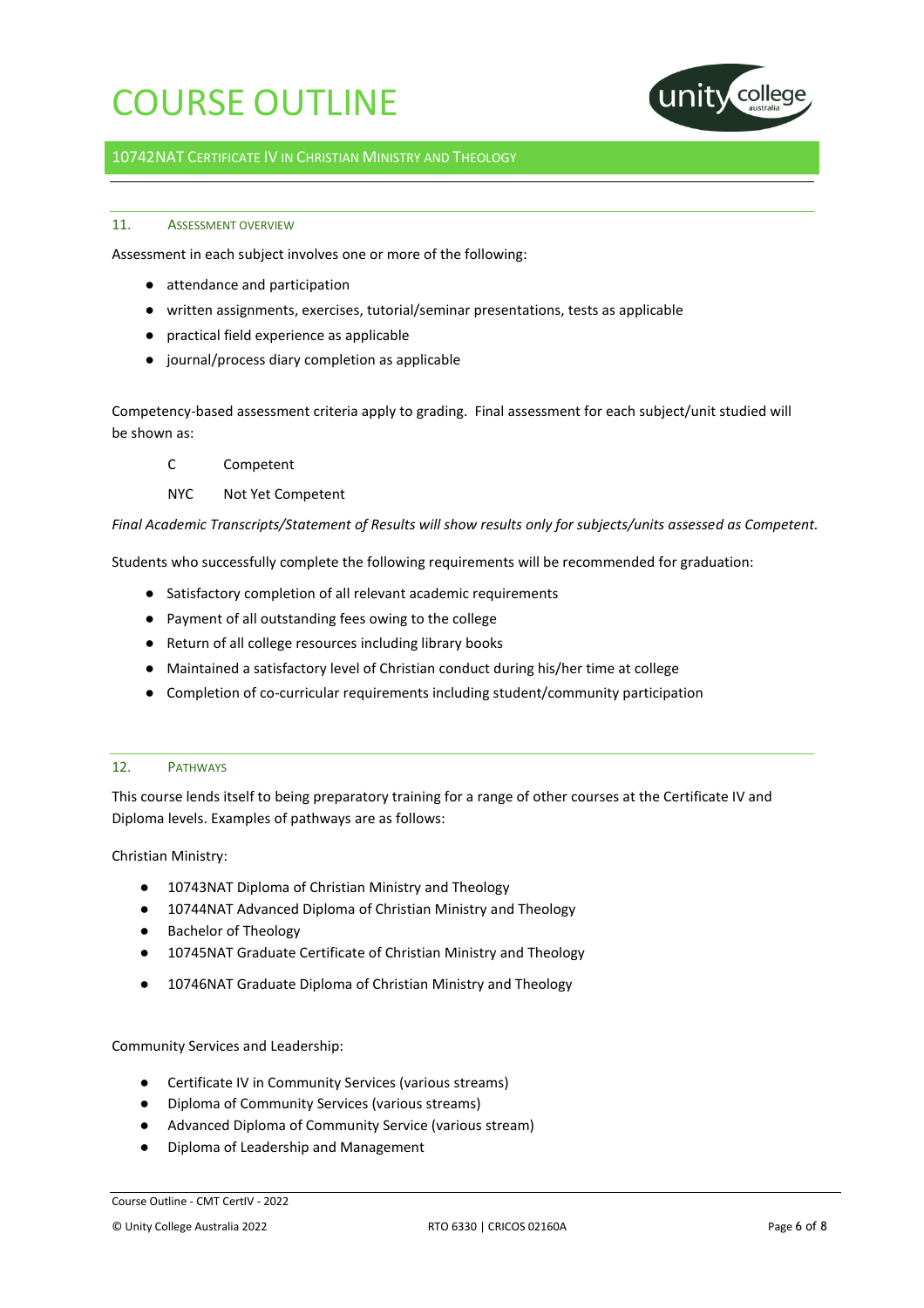

## 10742NAT CERTIFICATE IV IN CHRISTIAN MINISTRY AND THEOLOGY

## Non-particular pathways are as follows:

● Further study for a qualification for the context of applying Christian values and leadership skills into wider industry and workplace contexts and/or specialist skills for implementation in Christian and community organisations e.g. leadership and management positions, information technology

Please contact the college to enquire about any of the above pathways. Note: some of the above courses may not be available through Unity College Australia's Canberra campus or partner campuses.

## 13. COURSE DATES:

These dates include orientation

### *2022 Semester 1*

| Term 1 | Monday 31 January - Friday 1 April |
|--------|------------------------------------|
| Term 2 | Monday 25 April - Friday 24 June   |

## *2022 Semester 2*

| Term 3     | Monday 11 July - Friday 16 September  |
|------------|---------------------------------------|
| Term 4     | Monday 3 October - Friday 16 December |
| Graduation | Wednesday 14 December                 |

## **2022 Semester 2**

| Term 3     | Monday 11 July - Friday 16 September  |
|------------|---------------------------------------|
| Term 4     | Monday 3 October - Friday 16 December |
| Graduation | Wednesday 14 December                 |

## **2023 Semester 1**

- Term 1 Monday 30 January Friday 7 April
- Term 2 Monday 25 April Friday 30 June